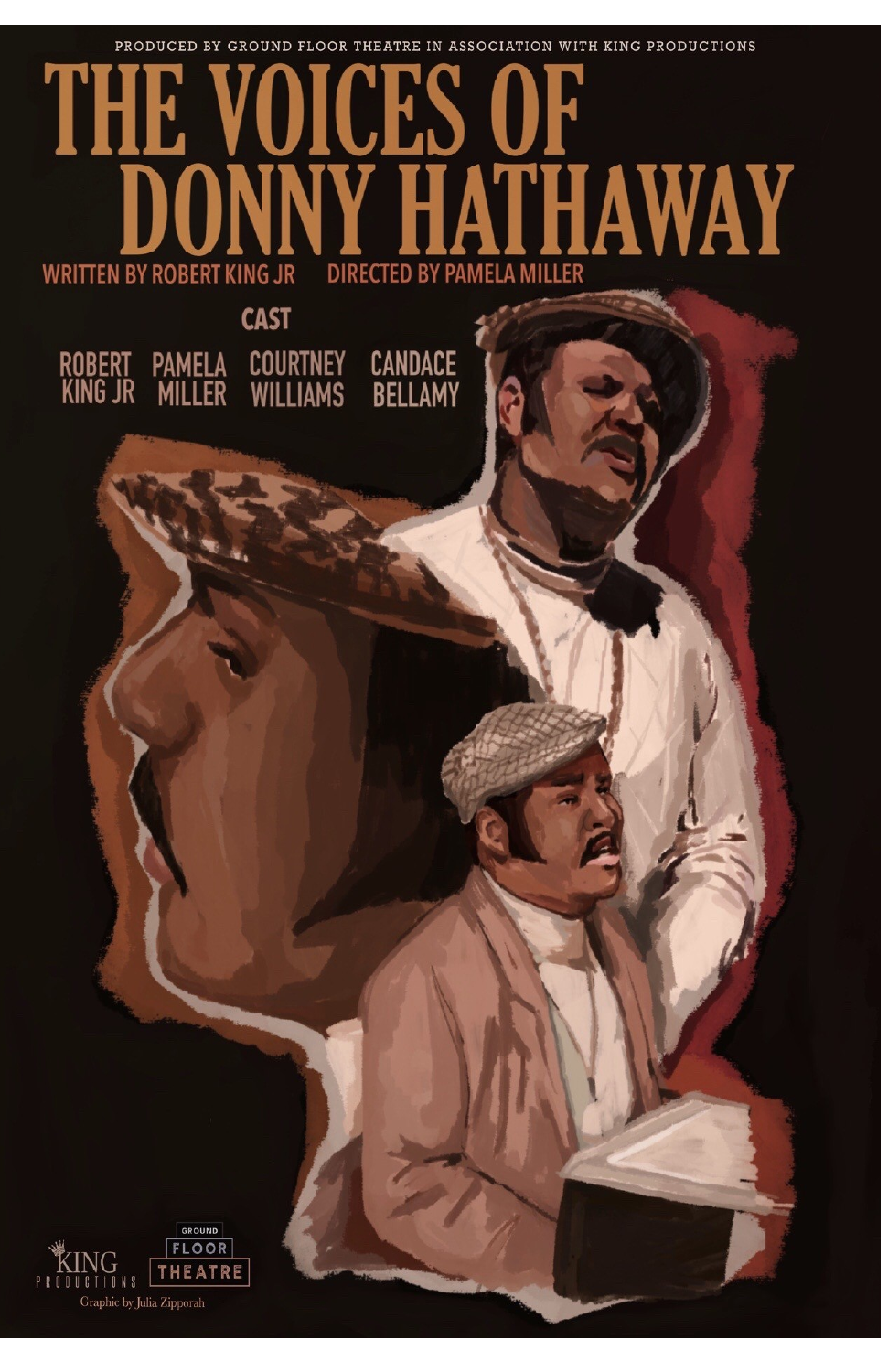# Cast

| Donny Hathaway-----------Robert King Jr         |  |
|-------------------------------------------------|--|
| Pamela Robinson----------- Pamela Miller        |  |
| Lewis------------------------ Courtney Williams |  |
| Roberta Flack --------------Candace Belllamy    |  |
| Backup Singer -------------- Odyessey Francis   |  |
| Backup Singer --------------Janice Jean         |  |

## Band

| Keyboard-------------------- William Samuel      |                                                           |
|--------------------------------------------------|-----------------------------------------------------------|
| Bass -------------------------- Albert Durden IV |                                                           |
|                                                  | Sax ---------------------------- Mariann Bokako Moutoukou |
| Drums ------------------------- Jason Cosby      |                                                           |

## **Creative**

|                             | Director---------------------- Pamela Miller      |
|-----------------------------|---------------------------------------------------|
|                             | Playwright ------------------- Robert King Jr     |
|                             | Graphic Design ------------- Julia Zipporah       |
| Set Design----------------- | --Gary Thornsberry                                |
|                             | Lighting Design-------------- Jacqueline Sindelar |

## Team

Sound Engineer ------------Tangela Sound Engineer ------------Héctor Daniel Ordaz Gutiérrez Technical Director ---------Kellan di Donato Stage Manager--------------Remy Joslin

### Director's Note

I want to give a special thanks to Lisa Scheps for being an awesome producer and host for this show. This was my first time at Ground Floor Theatre and Austin and I instantly felt welcomed and supported. This has been an amazing experience and I hope everyone who came to see the show was not only entertained but inspired to delve deeper into the music of Donny Hathaway and enlightened concerning the serious topic of mental health.

Peace and Blessings, Pamela M.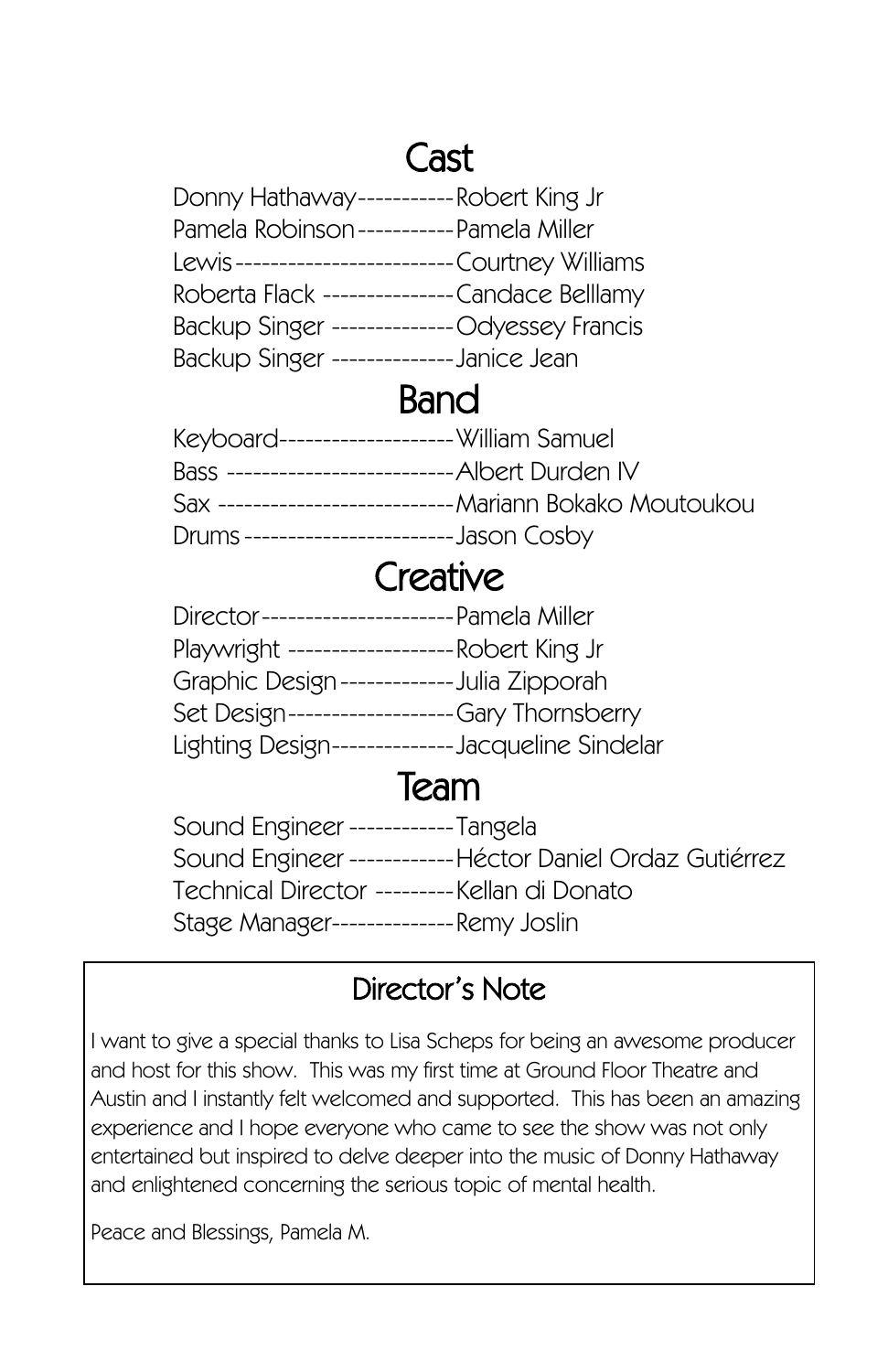# Bios

#### Robert King Jr—Donny Hathaway/Playwright

Robert King Jr. is an accomplished actor, writer, producer, and director. Some of Robert's regional professional credits include Jim in *Big River*, Mister in *The Color* Purple Musical, Hoke in Driving Ms. Daisy, Papa Ge in Once on This Island, Martin Luther King Jr. in *For the Love of Mahalia*, Donny Hathaway in The *Voices of Donny* Hathaway, and Buck O Neil in Satchel Paige & The Kansas City Swing just to name a few. For the past 17 years Robert has been penning his own opportunities under his production company King Productions. Robert now resides in Atlanta, Georgia the heartbeat of the film and theater industry where he is working diligently to climb to the next tier in his acting, writing, and producing career. This performance is dedicated to all my loved ones who have suffered a mental illness in silence and those who have departed this life way too soon. This ones for you!

#### Pamela Miller—Pamela Robinson/Director

Pamela is from Atlanta, Georga and is extremely proud to be joining the original cast of dynamic actors in their return to the Ground Floor Theatre. As director, she is grateful to Robert King for sharing his work with her and allowing her to develop her vision of Hathaway's gift of music. She joined King Productions in Atlanta last year as Director in Residence after serving as director of Office Girls by Sylvester Stephens and ASDM for Real Life Hip-Hop Opera, Scrooge, Four Old Broads, and Raisin in the Sun. Her favorite role, second to this has been that of Sophie in Pearl Cleage's Flying West under the directorship of Nic Starr of Atlanta. She thanks her children for their unconditional support as she continues to embark on this new chapter of her life and pursue her dreams both on and behind the stage.

#### Courtney Williams - Lewis

Courtney Williams, Sr. is from Austin, Texas (Pflugerville). The Voices of Donny Hathaway marks his fourth time working with King Productions, having previously portraying roles in The Preacher's Wife (Dudley, the Angel), Travisville (Reverend Ora Fletcher), and a virtual reading of *The Hot Comb* (Shawn). He is excited to bring the character of Lewis to life through the imagination of Robert King and under the direction of Pamela Miller. He is married to his wife of almost 18 years, Ranada Williams. Together, they have three wonderful children and two beautiful grandchildren .

#### Candace Bellamy - Roberta Flack

Candace is thrilled to reprise the role of Roberta Flack. A physician for the United States Military and recording artist, Candace took up singing several years ago, paying dues in cover bands, musical theater (her role in an R&B version of Porgy & Bess impressed the New York Times), and with a one-woman show where she told stories of her life in between tunes. Candace has been a SoulTracks award nominee, had her previous album, In My Lane, released in Japan by Sweet Soul Records, and has traveled the United States sharing her music. Her latest project, Sweetest Melody, was released in February of this year. CandaceBellamy.com